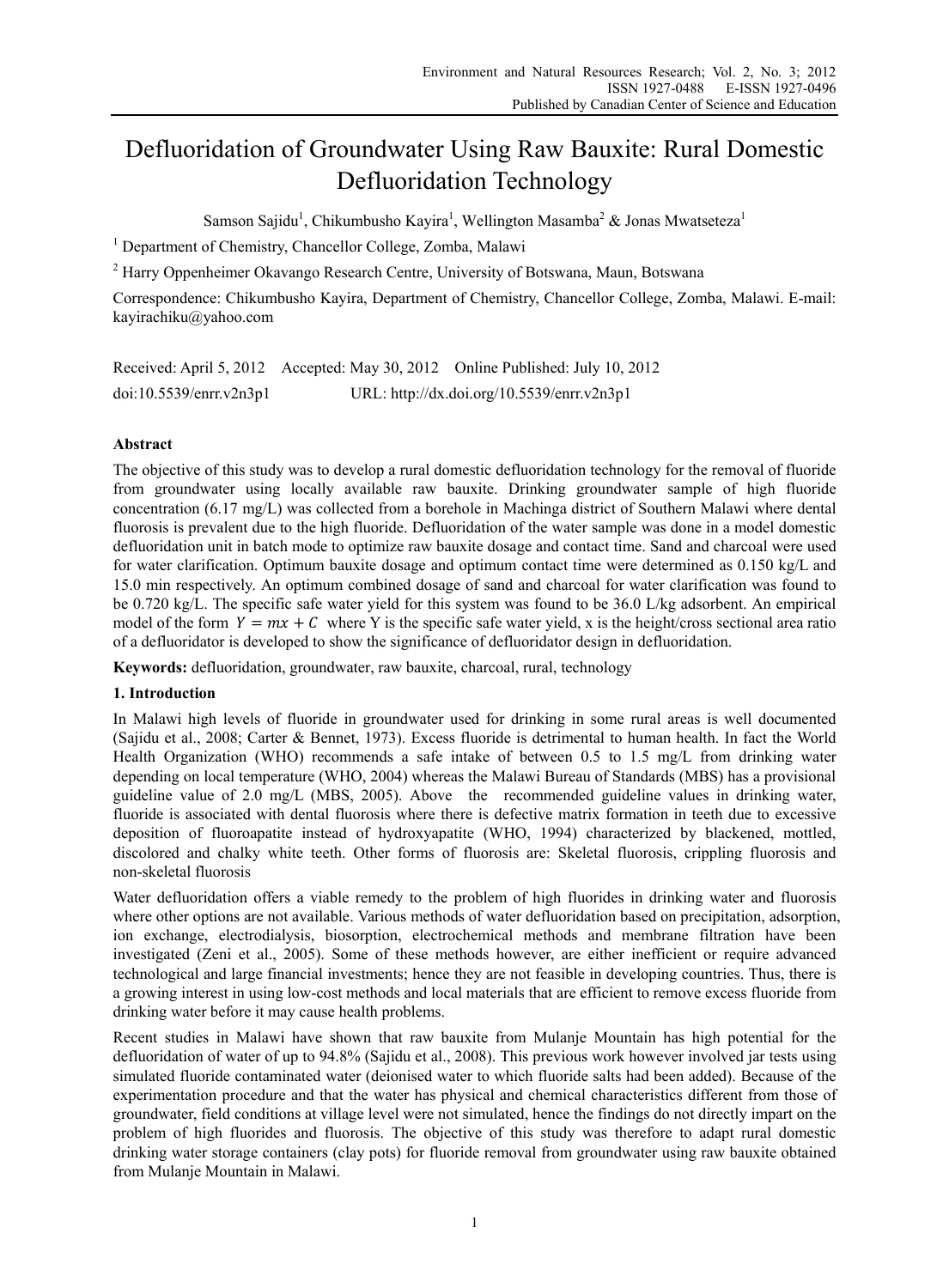# **2. Materials and Methods**

# *2.1 Materials*

Raw bauxite used in this study was obtained from Lichenya plateau on Mulanje Mountain in Mulanje district through the Geological Survey Department in Zomba, Malawi. The raw bauxite was crushed and sundried to constant mass and sieved into particle sizes of less than 0.5 mm. The material was then stored in air tight polythene paper bags.

Fluoride contaminated groundwater samples were obtained from a borehole in a fluorosis endemic area in Machinga district, Southern Malawi. The characteristics of the groundwater are reported in Table 1.

Table 1. Raw water quality parameters

| Parameter                     |                 |
|-------------------------------|-----------------|
| Fluoride $(mg/L)$             | $6.17 \pm 0.14$ |
| pН                            | $8.12 \pm 0.03$ |
| $EC (\mu S/cm)$               | $1027 \pm 6$    |
| Chloride $(mg/L)$             | $15.6 \pm 1.15$ |
| Sulphate $(mg/L)$             | $18.9 \pm 1.22$ |
| Nitrate $(mg/L)$              | bdl             |
| Phosphate $(mg/L)$            | bdl             |
| Total hardness (mg CaCO3/L)   | $115 \pm 4$     |
| Turbidity (NTU)               | $0.73 \pm 0.01$ |
| Total suspended solids (mg/L) | $25 \pm 0.01$   |
| Calcium $(mg/L)$              | $8.39 \pm 0.25$ |
| Magnesium (mg/L)              | $7.56 \pm 0.09$ |
| Sodium $(mg/L)$               | $1.54 \pm 0.10$ |
| Potassium (mg/L)              | $5.95 \pm 0.18$ |
| Iron $(mg/L)$                 | bdl             |
| Aluminium (mg/L)              | bdl             |
|                               |                 |

bdl means below detection limit:  $\overline{NO_3(0.002 \text{ mg/L})}$ ;  $\overline{PO_4(0.003 \text{ mg/L})}$ ;  $\overline{Fe(0.005 \text{ mg/L})}$ ; and Al  $(0.01 \text{ mg/L})$ 

Defluoridation of water using bauxite colorizes the water (Sajidu et al., 2008); therefore sand and charcoal were used in the study for water clarification. Plant charcoal and river sand were purchased locally in Zomba. The sand was thoroughly washed with tap water followed by distilled water then sundried to constant mass.

Analytical grade chemicals used in this study were purchased from Lab Enterprises (Ltd) in Malawi. Distilled water was used in preparation of all standard solutions and other analyses.

# *2.2 Methods*

2.2.1 Analysis

Fluoride and other anions, chloride, nitrate, phosphate and sulfate were analyzed using Ion chromatography on Dionnex AS14 using  $3.5 \text{ mM NaCO}_3/1.0 \text{ mM NaHCO}_3$  eluent while cations such as sodium, potassium, calcium and magnesium were analyzed on Dionnex CS16 using 3.0 mM methylsulphonic acid eluent. Aluminium and iron were determined on Jenway 6405 UV-V spectrophotometer, total hardness (mg CaCO<sub>3</sub>/L) was determined titrimetrically, total solids and total non-dissolved solids were determined at  $105\,^0C$  as described in APHA. pH, electroconductivity (EC) and turbidity were determined using 827 pHlab Metrohm electrode (Switzerland), EC/TDS pocket meter (Martin instruments, model number EC 55) and DRT-15CE Turbidimeter (USA) respectively.

# 2.2.2 Batch Experiments

Fluoride uptake capacity using raw bauxite was optimized on a defluoridation clay pot diameter 7.0 cm and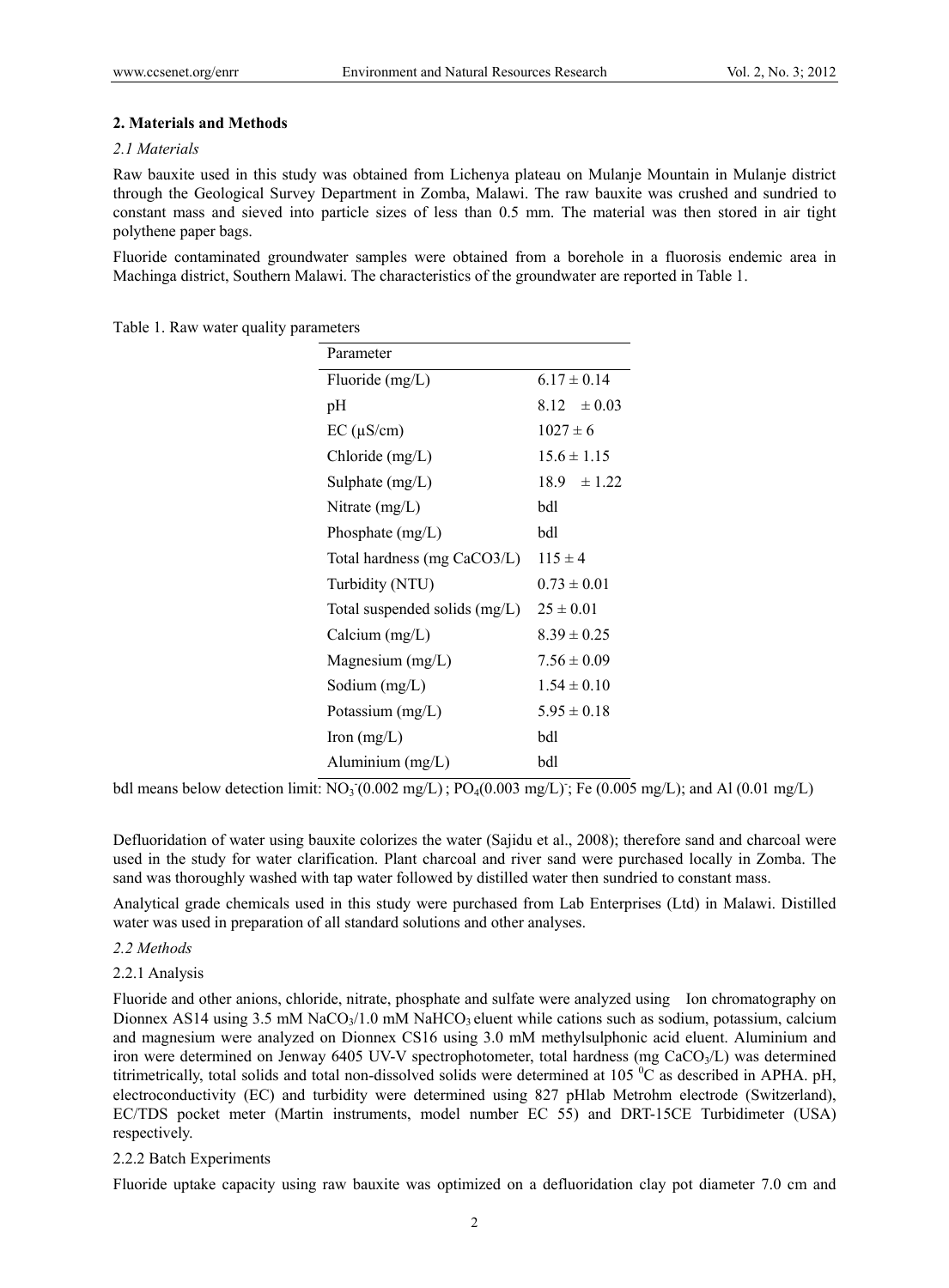height 33.0 cm. Raw bauxite dosages between 0.080 to 0.200 kg/L; retention times between 1.0 to 30 min were investigated. Sand and charcoal at a constant ratio of 1:3 and at combined dosages of between 0.400 to 0.720 kg/L were optimized for water clarification at the optimum bauxite dosage and retention time. The dosages of bauxite and sand/charcoal mixture were arrived at from earlier equilibrium studies done within this work. A groundwater sample with fluoride concentration of 6.17 mg/L was used to evaluate fluoride uptake capacity. The experimental protocol is as detailed in Figure 1: Raw water was fed at the top of the defluoridator and allowed to trickle through the sorbent, sand and charcoal then collected at the tap. In optimization of dosage and contact time sand and charcoal were omitted. The total volume of treated water (L) and the total time taken for the water to elute (min) were also determined. All the analyses were done in triplicates.

The average elution rate,  $V_r$  (L/min); was calculated based on:

$$
V_r = \text{Total eluted volume} / \text{Total elution time}
$$
\n<sup>(1)</sup>

The specific safe water yield (SSY) defined as the volume of treated water (L) containing less than 1.5 mg F/L per kg adsorbent was calculated based on the equation:

$$
SSY = \frac{V}{M} \times 1 \text{ kg}
$$
 (2)

where V is the volume of treated water (L) with less than 1.5 mg F/L for a given sorbent dosage, M (kg). Fluoride uptake capacity, FUC was also calculated according to:

$$
FUC = \frac{C_i - C_f}{M} \times V \tag{3}
$$

Where  $C_i$ ,  $C_f$ , M and V are the initial and final fluoride concentrations (mg/L) while M and V are the sorbent mass (kg) and volume of treated water (L) respectively

2.2.3 Development of an Empirical Model

To develop a linear empirical model relating cross sectional area,  $A$  (cm<sup>2</sup>) and height, h (cm) of defluoridation units to the specific safe water yield of the form:

$$
Y = m\left(\frac{h}{A}\right) + C\tag{4}
$$

Where Y is the specific safe water yield ( $L/kg$ ), m is the gradient (L cm/kg) and C is a constant ( $L/kg$ ); defluoridation units of different diameters and heights were used for defluoridation at 0.150 kg/L dosage and 15.0 min contact time. The dimensions of the four defluoridation units used are reported in Table 2. The defluoridation units in the order DDU 1, DDU 2, DDU 3 and DDU 4 were packed with 0.150, 0.300, 0.450 and 1.500 kg bauxite; 0.720, 1.440, 2.160 and 7.200 kg sand/ charcoal mixture respectively as in Figure 1.



Figure 1. Systematic diagram of DDU 1 in water clarification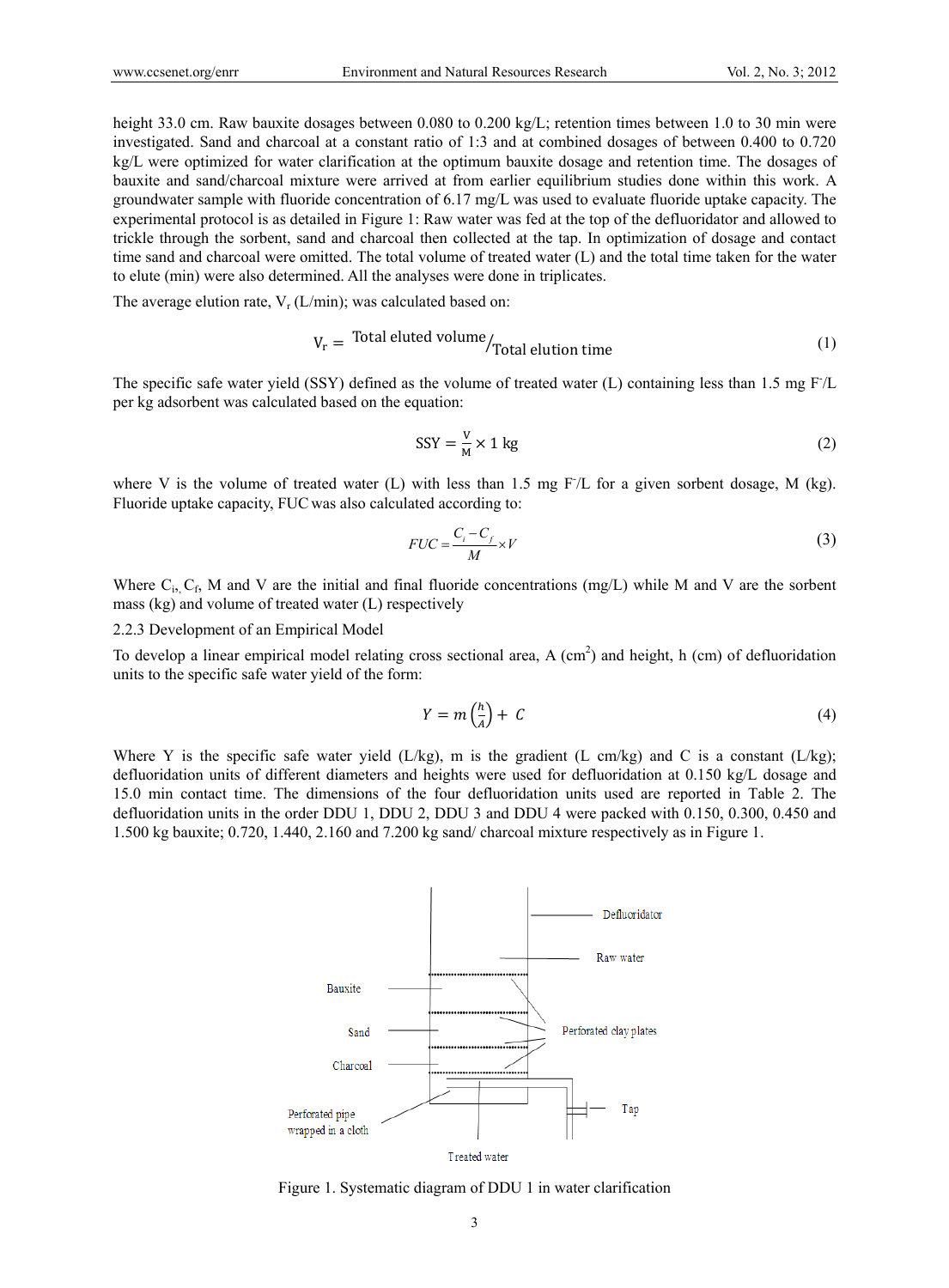Successive batches of 1.0, 2.0, 3.0 and 10 L in intermittent mode respectively of high fluoride groundwater was then fed into the defluoridation units. The treated water was collected and analyzed for fluoride until 1.5 mg/L concentration was exceeded. The specific safe water yield was then computed based on Equation 2.

| Parameter                                   | DDU E | DDU <sub>2</sub> | DDU <sub>3</sub> | DDI4  |
|---------------------------------------------|-------|------------------|------------------|-------|
| Height (cm)                                 | 33.0  | 36.0             | 34 <sub>0</sub>  | 42    |
| Diameter (cm)                               | 70    | 98               | 11.8             | 198   |
| Cross sectional area $\text{(cm}^2\text{)}$ | 38.5  | 75.4             | 109.4            | 307.9 |
| $h/A$ (cm <sup>-1</sup> )                   | 0.857 | 0.477            | 0 3 1 1          | 0.136 |
| Volume capacity (L)                         | 12    | 27               | 37               | 12.9  |

| Table 2. Dimensions of defluoridation units |  |  |
|---------------------------------------------|--|--|
|---------------------------------------------|--|--|

# **3 Results and Discussion**

### *3.1 Optimization of Dosage*

## 3.1.1 Effect of Dosage on Fluoride Removal Efficiency and Uptake Capacity

Fluoride removal efficiency and uptake capacity for successive defluoridation cycles of treated water at different bauxite dosages using model defluoridator, DDU 1 are shown in Figures 2 and 3 respectively. For all the dosages (0.080-0.200 kg/L), fluoride removal efficiency and uptake capacity decreased at each successive defluoridation cycle as more water is treated and more fluoride eluted due to the exhaustion of the active sites for fluoride sorption on the adsorbent. The same reason accounts for the increase in the concentrations of anions (chlorides, sulphates and carbonates) (data not shown) that may compete with fluoride for adsorption on bauxite. pH of the treated water also increased as more water eluted which may be attributed to ligand exchange between fluoride and hydroxide anions on the bauxite surface according to equations 5 and 6:

$$
\equiv Al(OH)_3 + 3F^- \leftrightarrow \equiv Al(F)_3 + 3OH^- \tag{5}
$$

$$
\equiv FeO.OH + F^- \leftrightarrow \equiv FeO.F + OH^- \tag{6}
$$





Figure 3 Fluoride uptake capacity (mg F- / kg bauxite) at different bauxite dosages for successive defluoridation cycles in DDU 1, pH 8.13 and initial fluoride 6.17 mg/L

Although the changes in the concentrations of the fluoride and hydroxide anions were non - stoichiometric the surface complexation mechanisms are justified on the basis of the percent compositions of Al  $(OH)$ <sub>3</sub> and FeO.OH in bauxite which are 43 % and 14.2 % respectively (Table 3) (GSoM, 2003).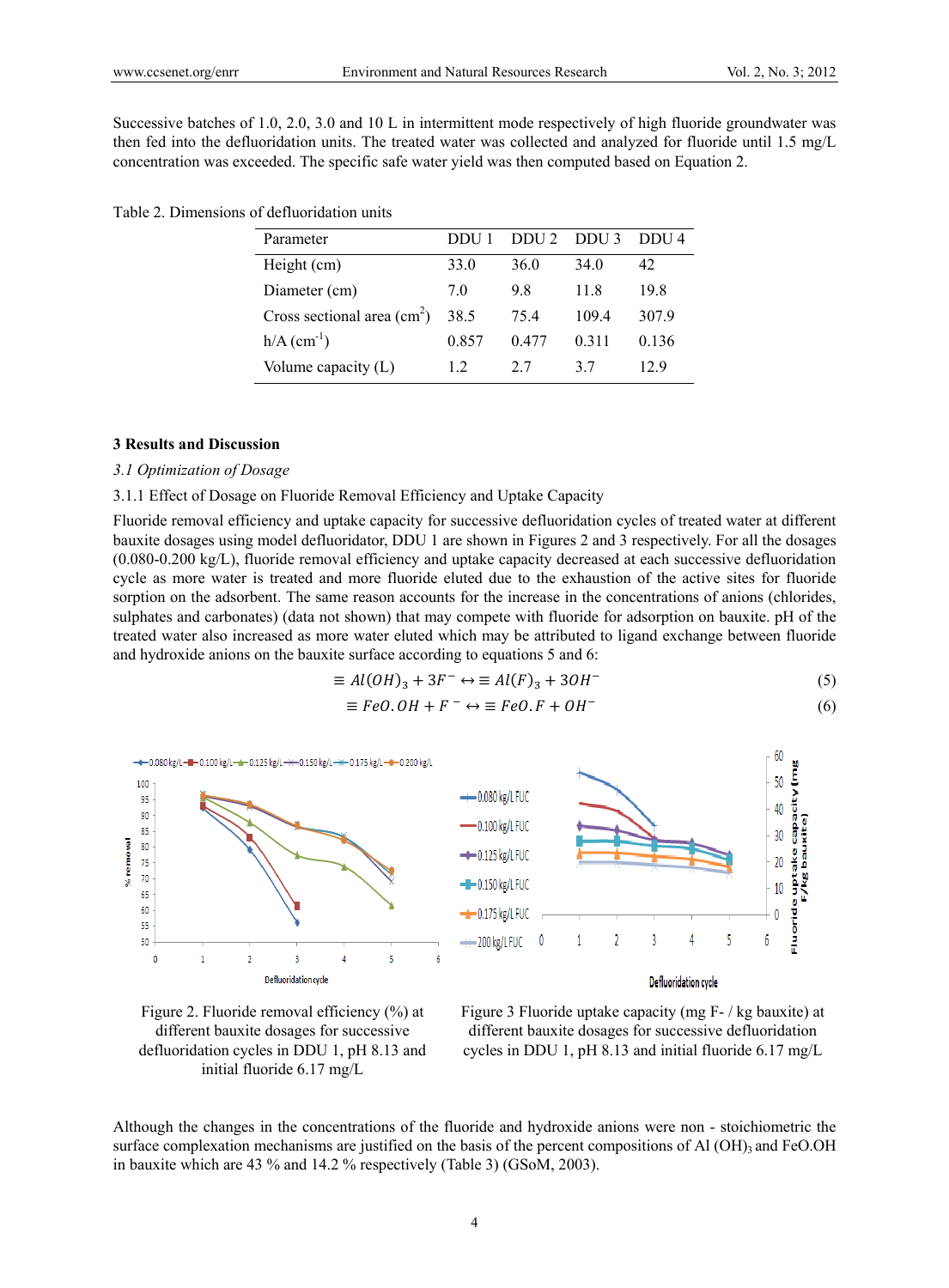|  | Table 3. Mineral composition of Mulanje bauxite |
|--|-------------------------------------------------|
|  |                                                 |

| Mineral composition | % composition |
|---------------------|---------------|
| $Al_2O_3$           | 43.3          |
| Free quartz         | 13.3          |
| Combined silica     | 22            |
| FeO.OH              | 14 2          |
| TiO <sub>2</sub>    | 18            |
| Kaolinite           | $\leq 5.0$    |
| $Na2O + K2O$        | 28.8          |

Fluoride removal efficiency for each cycle of treated water increases with increasing bauxite dosage (Figure 2). However the increase is not infinite because at dosages above 0.150 kg/L fluoride removal efficiency does not significantly increase (p greater than 0.05). 0.150 kg/L was consequently regarded as the optimized dosage for DDU1. Increased removal of fluoride with increase in bauxite dosage is attributed to increase in number of active sites for fluoride adsorption however at high bauxite dosage there is limited amount of fluoride that may adsorb so percent removal becomes constant. This behaviour for fluoride adsorption is consistent with the findings of other researchers (Mjengera and Mkongo, 2003; Srimurali et al., 1998).

The fluoride uptake capacity for each cycle of treated water decreases with increasing bauxite dosage (Figure 3). The phenomenon is called the solid effect. The major reasons that are advanced include occupied volume of suspended solids and aggregation of particles that prevent optimization of adsorption of sorbents (Celorie et al., 1989; Voice et al., 1983). Fluoride uptake capacity is however lower than that reported in literature for bauxitic materials, greater than 500 mg/kg (Chauhan et al., 2007); which may be attributed to different operating conditions such as defluoridator design, pH, competing ions and that raw bauxite containing a lot of impurities was used which may not be a good fluoride sorbent. High water pH must be the main attribute of the low defluoridation capacity for the present system because OH competes with F for sorption on the bauxite surface. Low water pH would also be unfavorable for fluoride sorption as F forms the slightly soluble HF. In fact an optimum pH for fluoride sorption using the Mulanje bauxite was about 5.5 (Sajidu et al., 2008).

#### 3.1.2 Effect of Dosage on Specific Safe Water Yield

Figure 4 is a plot of the specific safe water yield (SSY, L/kg) as a function of bauxite dosage. The specific safe water yield ranged from a minimum of 16.5 L/kg to a maximum of 22.5 L/kg for dosages of 0.200 and 0.150 kg/L respectively. Though it would be expected that SSY should remain the same with increase in sorbent dosage at dosages greater than 0.150 kg/L as fluoride removal efficiency does not change significantly, it increased to a maximum at the optimum dosage (0.150 kg/L) and declined thereafter. A higher amount of adsorbent (greater than 0.150 kg/L) would increase the amount of sludge without causing an increase in SSY, vindicating the fact that 0.150 kg/L was the optimum dosage. The SSY trend may be explained on the basis of SSY being a function of sorbent dosage (M) and eluted water containing less than 1.5 mg F- /L (V) (Equation 2). Above the dosage of 0.150 kg/L there is no significant increase in V (p greater than 0.05) although M was increased (Figure 4). Thus SSY must decrease due to the constancy of V and its inverse relationship with M. Not only does V not significantly change at dosages greater than 0.150 kg/L but the eluted volume is decreased for corresponding cycles for different dosages perhaps explaining why SSY is much lower for the highest dosage investigated. It is also noted that SSY for the raw Malawi bauxite is much lower than that for other materials such as activated alumina (up to 206 L/kg adsorbent) (Chauhan et al., 2007) because the bauxite was of low purity and unactivated.

#### 3.1.3 Effect of Dosage on Elution Rate

Increasing bauxite dosage also alters the elution rate through alteration of the volume of eluted water as well as the elution time. The elution rate affects fluoride removal efficiency by influencing the residence time of the untreated water in the defluoridator consequently the interaction between the sorbent and the sorbate. A decrease in elution rate should lead to an increase in residence time hence an increase in fluoride removal. It was observed that the elution rate decreases from 0.663 to 0.495 L/hr as dosage increases from 0.080 to 0.200 kg/L due to an increase in elution time accompanied by a decrease in the eluted volume. The decrease in elution rate is not however consistently accompanied by a corresponding increase in removal efficiency or SSY. At dosages greater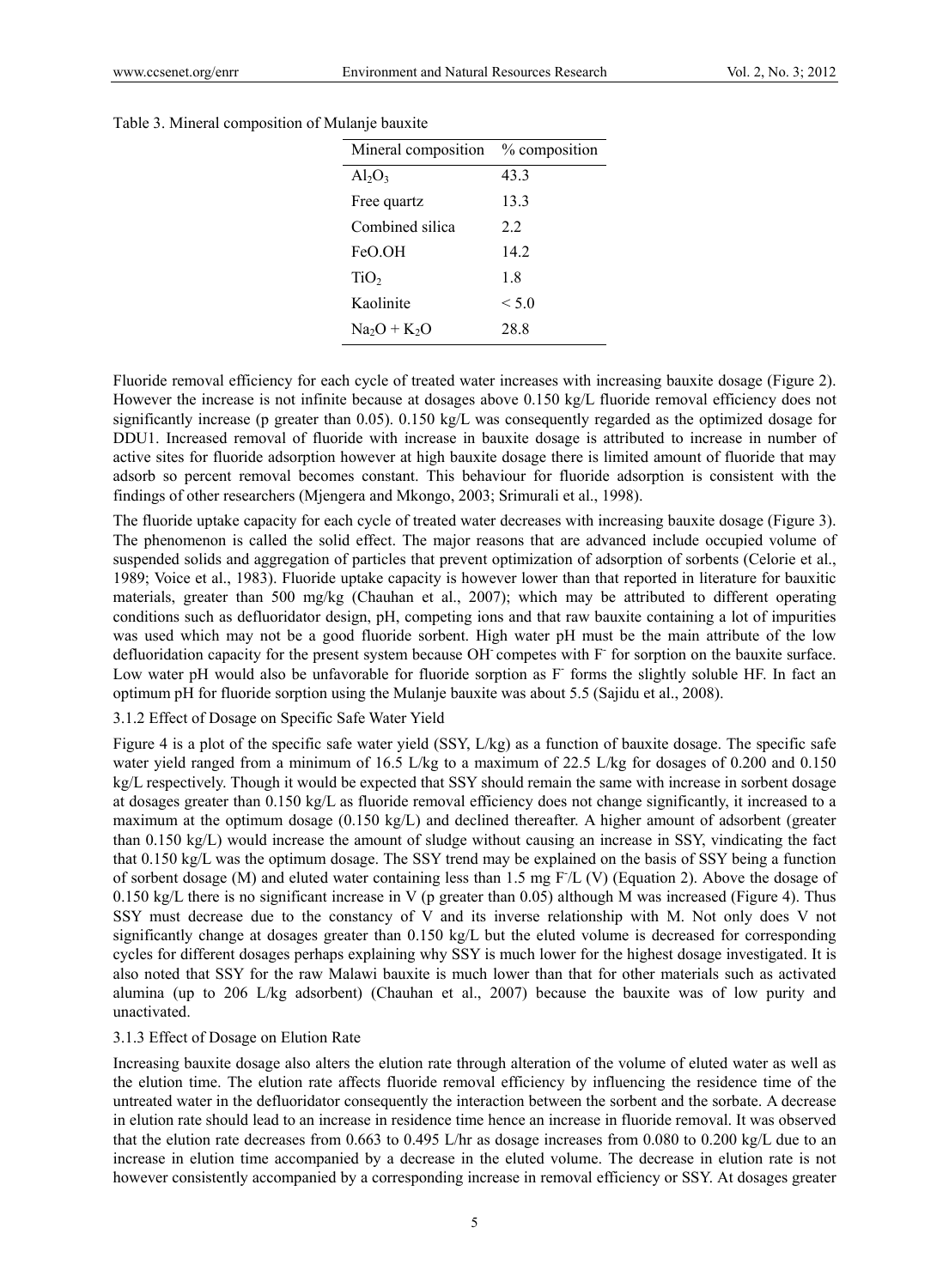than 0.150 kg/L the expected trend is broken, elution rate continues to decrease, removal efficiency becomes constant and SSY declines. Elution rate is overtaken by other factors in the defluoridation process. Furthermore the correlation between elution rate and SSY is poor ( $r = -0.127$ ). This points to the complexity and interplay of factors in the defluoridation process in defluoridation units hence points to the need of testing defluoridators to optimize parameters that affect the defluoridation process.



Figure 4. Specific safe water yield and volume of treated water containing  $\leq 1.5$  mg F /L against bauxite dosage

 $-$  1.0 min  $-$  2.5 min  $-$  5.0 min  $\rightarrow$  10.0 min  $+$  15.0 min  $-$  20.0 min  $-$  30.0 min



Figure 6. Fluoride uptake capacity (mg F- / kg bauxite) at different contact times for corresponding defluoridation cycles in DDU 1, pH 8.17 and initial fluoride 6.17 mg/L

■1.0 min ■2.5 min ■5.0 min ■10.0 min ■15.0 min ■20.0 min ■30.0 min  $\overline{2}$  $18$  $1.6$ Residual fluoride (mg/L)  $1.4$  $1.2$  $\overline{1}$  $0.8$  $0.6$  $0.4$  $0.2$  $\overline{0}$  $\overline{1}$  $\overline{2}$  $\overline{3}$  $\overline{4}$  $\overline{5}$  $\overline{6}$ **Defluoridation cycle** 

Figure 5. Residual fluoride as a function of defluoridation cycles for corresponding defluoridation cycles at different contact times



Figure 7. Specific safe water yield against contact time

#### *3.2 Optimization of Contact Time*

Figures 5 and 6 show the variation of residual fluoride and FUC respectively for corresponding defluoridation cycles of treated water at different contact times. Figure 7 is a plot of SSY against contact time. On the basis of these curves it was established that 15.0 min was the optimum contact time since further increase in contact time neither leads to a decrease in residual fluoride nor an increase in FUC and SSY. Similar contact time (20 min) for batch defluoridators based on bone char are reported in the literature (Korir et al., 2009). As seen from Figure 6, FUC for the first two cycles of treated water at different contact times is not significantly different (p greater than 0.05). However as more water is treated the FUC increases with contact time up to 15.0 min and for 15.0 , 20.0 and 30.0 min for cycles 3, 4, 5 and 6 it is not significantly different (p greater than 0.05). Two mechanisms of fluoride removal by bauxite, surface complexation and penetrative diffusion were proposed to account for this behaviour with respect to contact time. During the early stage a high number of surface active sites are available for sorption; surface complexation is the rate determining step. After a lapse of time the remaining surface active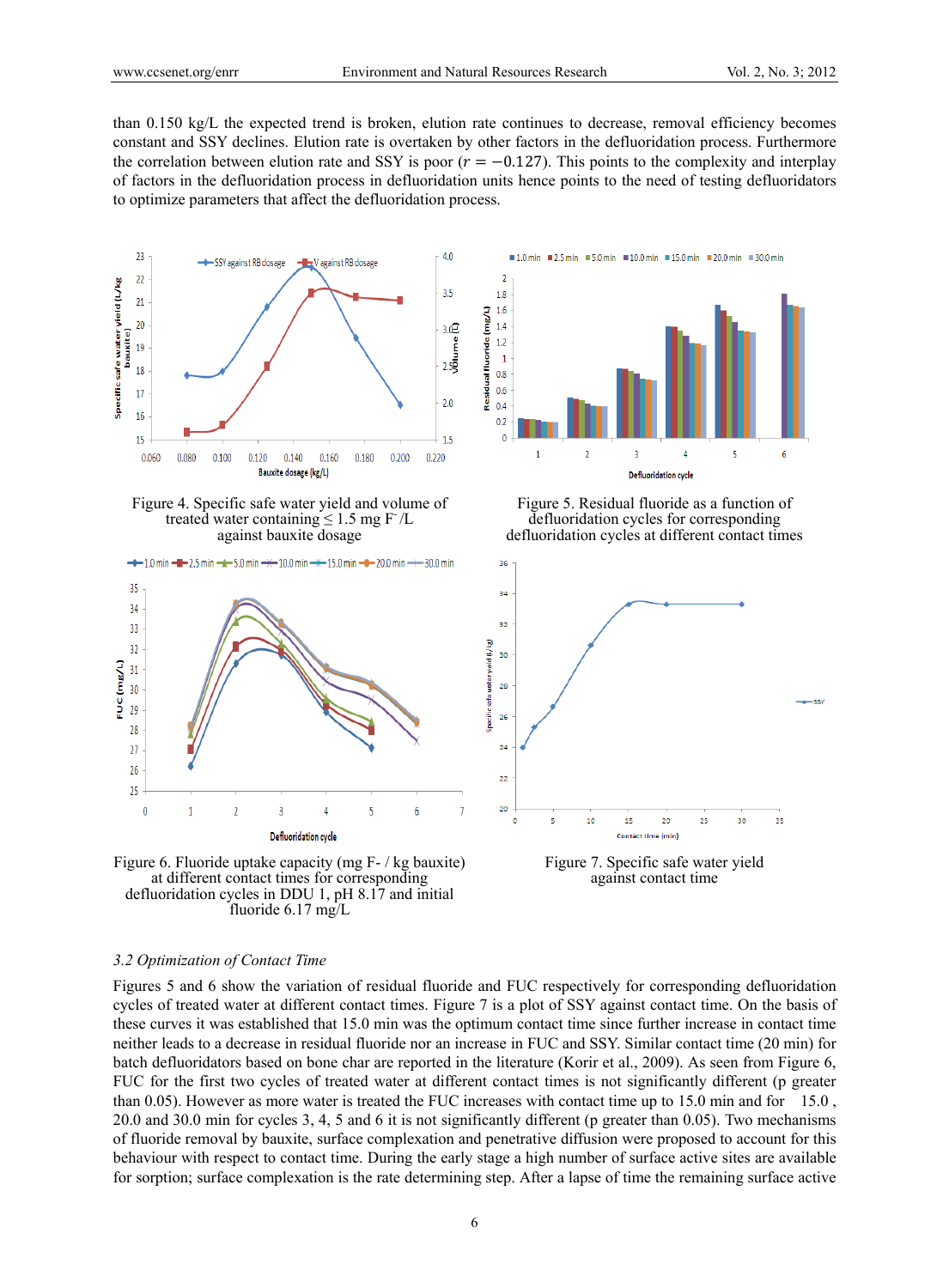sites are difficult to occupy due to repulsive forces between the solute on the solid and solute phases, penetrative diffusion becomes rate determining (Hameed et al., 2008). Low contact times do not allow penetrative diffusion which occurs at high contact times, hence FUC for high contact times is increased since more fluoride is sorbed.







For all the contact times it is noted that FUC increases between cycles 1 and 2 then decreases .To account for this trend Equation 3 is invoked. Since bauxite dosage is constant, FUC depends on residual fluoride and treated water volume. The effect of a small treated water volume tending to decrease FUC outweighs the effect of a small residual fluoride that has a tendency to increase FUC hence FUC is lower for cycle 1 than cycle 2.

To assess the suitability of the defluoridation process in production of drinking water, other water quality parameters in addition to fluoride were also analyzed. All water quality parameters except turbidity did conform to the WHO standards. Furthermore turbidity did increase with the increase in contact time perhaps due to increased interaction between the bauxite and the treated water. Contact time had no significant influence on the elution rate (p greater than 0.05). The non-dependence of elution rate on contact time is attributed to the fact that the treated water has to transverse the same adsorbent depth given a constant adsorbent dosage.

## *3.3 Water Clarification*

Figure 8 is a plot of the turbidity of treated water against defluoridation cycle at different combined dosages of charcoal and sand at a constant ratio of 1:3. It is observed that the lower combined dosages of sand and charcoal (0.400 to 0.600 kg/L) could not reduce turbidity to less than 5.0 NTU, the WHO recommended guideline value regardless of the defluoridation cycle. Thus discarding the first few batches of treated water to get aesthetic drinking treated water at these dosages as proposed by some researchers (Mjengera & Mkongo, 2003; Korir et al., 2009) in water defluoridation with bone char would not be a feasible option in this instance. However, at a dosage of 0.720 kg/L turbidity was reduced from between 9.42 to 4.72 NTU and 8.58 to 0.53 NTU reflecting a turbidity % removal that increased from 50 % to 94 % as more water is eluted. Consequently 0.720 kg/L was deemed as the optimum combined dosage of charcoal and sand for turbidity reduction, with a specific safe water yield of 36.0 L/kg, at an optimum bauxite dosage of 0.150 kg/L, contact time 15.0 min and an elution rate of 0.228 L/h.

Furthermore other water quality parameters, chloride, nitrate, phosphate, sulfate, sodium, potassium, calcium, magnesium, iron, total hardness, electrical conductivity, pH, total solids and total suspended solids were within the WHO recommended guideline values.

Water turbidity is caused by suspended solids inter alia. However, the reduction of turbidity in treated water by charcoal and sand must be attributed to the trapping of suspended solids because there is high correlation ( $r \geq$ 0.90) between turbidity and suspended solids at different dosages of the water clarifiers (Table 4).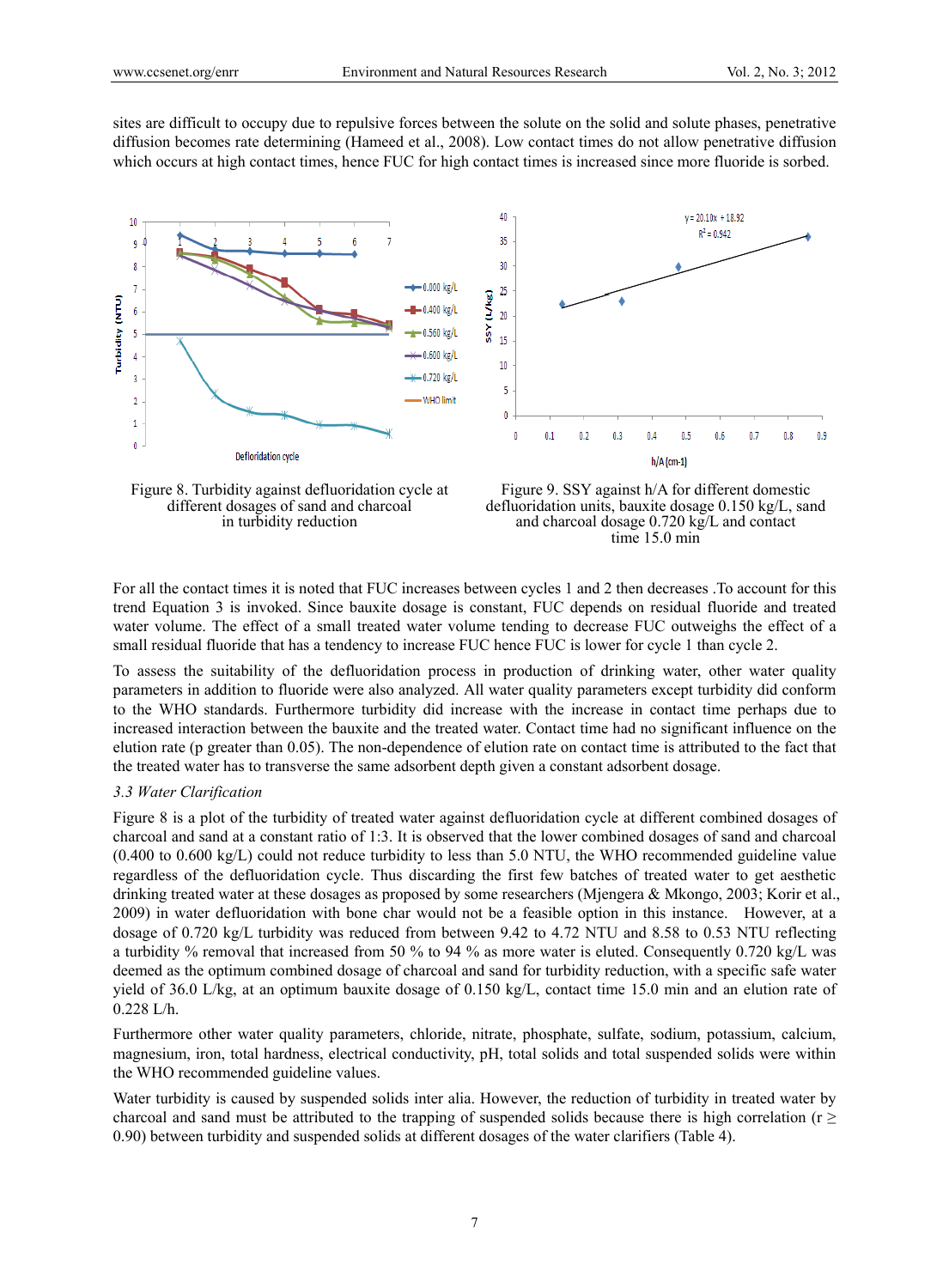|  |  |  | Table 4. Correlation coefficient between turbidity and suspended solids |  |
|--|--|--|-------------------------------------------------------------------------|--|
|  |  |  |                                                                         |  |

| Charcoal and sand dosage $(kg/L)$ 0.400 0.560 0.600 0.720 |      |      |      |      |
|-----------------------------------------------------------|------|------|------|------|
| Correlation coefficients (r)                              | 0.96 | 0.95 | 0.98 | 0.90 |

As already pointed out lower dosages of charcoal and sand (0.400-0.600 kg/L) could not reduce the turbidity of the defluoridated groundwater to the recommended level (less than 5.0 NTU). The high dosage of charcoal and sand required for adequate reduction of turbidity through removal of suspended solids may be attributed to the low adsorption capacity for particles of charcoal and the limited particle sizes that may be trapped by sand (greater than 25 µm). To enhance the ability of sand as a filter, coagulants such as alum  $(Al_2(SO_4))$  and polycationic electrolytes that agglomerate colloidal particles are used in conventional water treatment but costs would be prohibitive in a rural domestic defluoridation set-up. Alternatively activated carbon which has a high adsorption capacity through chemiprecipitation is used for water clarification.

The introduction of charcoal and sand, to reduce turbidity and remove color from treated water also enhances the fluoride removal efficiency which may be attributed to a decreased flow rate that allows more interaction between the fluoride and the adsorbent as well as adsorption by charcoal since carbonaceous materials are reported to be fluoride scavengers (Abe et al., 2004). To establish the actual cause of increase in fluoride removal efficiency (elution rate or adsorption by charcoal), untreated water was retained in DDU 1 in absence of bauxite and eluted at the same rate as for the 0.720 kg/L (0.228 L/h). It was found out that there was no significant decrease in fluoride concentration (p greater than 0.05), thus charcoal did not enhance fluoride removal. This is in agreement with the findings of other researchers (Abe et al., 2004) who also found that charcoal had poor fluoride sorption capacity.

### *3.4 Development of an Empirical Model for Dependence of SSY on Defluoridator Size*

So far it has been demonstrated that FUC and SSY depend on the adsorbent dosage, contact time and dosage of water clarifiers. In addition groundwater characteristics, nature of adsorbent and the dimensions of the defluoridation may influence FUC and SSY. To investigate the influence of defluoridator design on SSY, Figure 9 plots SSY as a function of h/A where h is the height of a defluoridator (cm) and A is its cross sectional area  $\text{(cm}^2)$ .

It is observed that SSY decreases with increase in the cross sectional area which may be attributed to a decrease in adsorbent depth which entails that the raw water interacts with less adsorbent before elution hence less fluoride is retained in the solid phase. Since the  $R^2$  value is not adequate in verifying the suitability of the model in predicting the relationship between SSY and h/A, the statistical  $\chi^2$  test was invoked. A  $\chi^2$  value of 0.96 indicates that the predicted model is in agreement with the experimental data. This finding entails that a defluoridation unit with greater height but less cross sectional area is preferable for fluoride removal.

#### **4. Conclusion**

Optimum dosage and contact time for domestic defluoridation unit 1 were found to be 0.150 kg/L and 15.0 min respectively. Fluoride uptake capacity was found to decrease with increase in dosage which is consistent with the literature. This was attributed to the 'solid effect'. Increasing bauxite dosage increased removal efficiency through provision of more active site and decrease in elution. Elution rate was however found not to vary with contact time. Fluoride uptake capacity increased as contact time was increased. Optimum combined dosage of sand and charcoal for water clarification at a constant dosage of 3:1 was found to be 0.720 kg/L for domestic defluoridation unit 1. With all the desired parameters optimized for domestic defluoridation unit 1 the Specific safe water yield was found to be 36.0 L/kg i.e. 36 L of water containing less than 1.5 mg F 7L per kg of bauxite. An empirical model of the form  $Y = mx + C$  where y is the specific safe water yield, x is the height/cross sectional area ratio of a defluoridator is developed to show the significance of defluoridator design in defluoridation. This study has shown that local bauxite from Mulanje is effective in scavenging for fluoride from groundwater therefore the usability of the technology developed must further be explored to see whether the community at risk from fluorosis would accept the technology.

### **Acknowledgements**

We are grateful to the International Program in Chemical Sciences (IPICS) through project code, MAL: 02 for the financial and material support rendered towards this work. Special thanks also go to Mr Chimbiri of Geological Survey and Mr Kapindu of Chancellor College whose assistance in collection of bauxite and groundwater was invaluable.